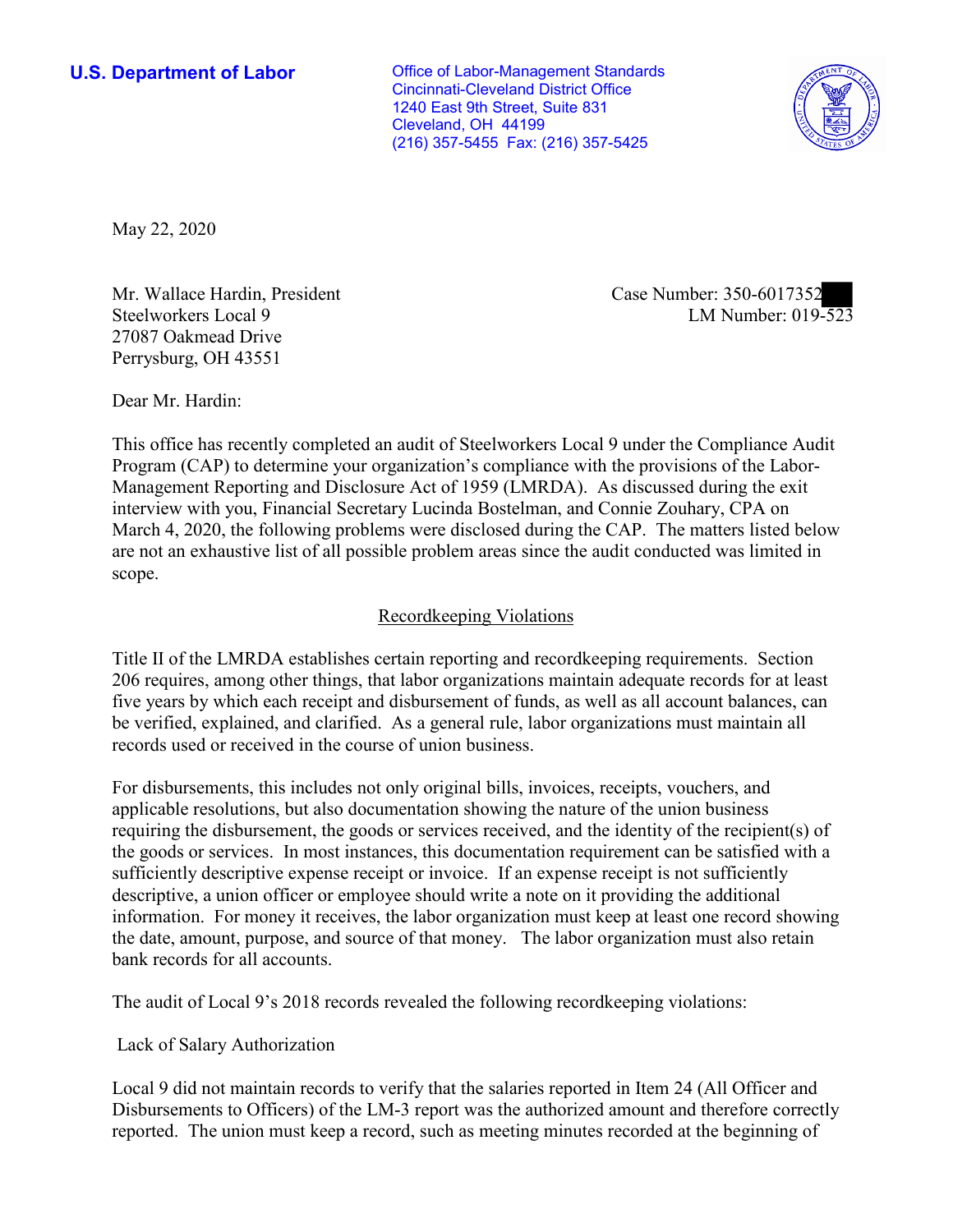each year, to show the current salary authorized by the entity or individual in the union with the authority to establish salaries.

Based on the assurance from Financial Secretary Lucinda Bostelman that Local 9 will retain adequate documentation in the future, OLMS will take no further enforcement action at this time regarding the above violation.

# Reporting Violations

 Labor Organization Annual Report LM-3) filed by Local 9 for the fiscal year ended The audit disclosed a violation of LMRDA Section 201(b), which requires labor organizations to file annual financial reports accurately disclosing their financial condition and operations. The December 31, 2018, was deficient in that:

Under Reporting Total Receipts and Total Disbursements

 The union's beginning and ending cash balances reported in Item 25 (Cash) balance to the that total cash receipts and total cash disbursements reported on Statement B of the LM-3 report are not the total receipts and total disbursement figures for the year 2018 according to the union's books after reconciliation to the bank statements. Total receipts calculated in Item 44 were under union's books after reconciliation to the bank statements. However, the OLMS audit revealed reported by \$[2,108.00](https://2,108.00) and total disbursements calculated in Item 55 were under reported by \$[2,050.00.](https://2,050.00)

 received by the labor organization and disbursements must be recorded when funds are actually Under Statement B of the instructions, receipts must be recorded when funds are actually paid out by the organization.

 I am not requiring Local 9 to file an amended LM report for 2018 to correct the deficient items, but Local 9 has agreed to properly report the deficient items on all future reports it files with OLMS.

## Other Violations

The audit disclosed the following other violation:

## Inadequate Bonding

The audit revealed a violation of LMRDA Section 502 (Bonding), which requires that union officers and employees be bonded for no less than 10 percent of the total funds those individuals or their predecessors handled during the preceding fiscal year.

 amount required at the time of the audit. However, Local 9 obtained adequate bonding coverage The audit revealed that Local 9's officers and employees were not bonded for the minimum and provided evidence of this to OLMS during the audit. As a result, OLMS will take no further enforcement action regarding this issue.